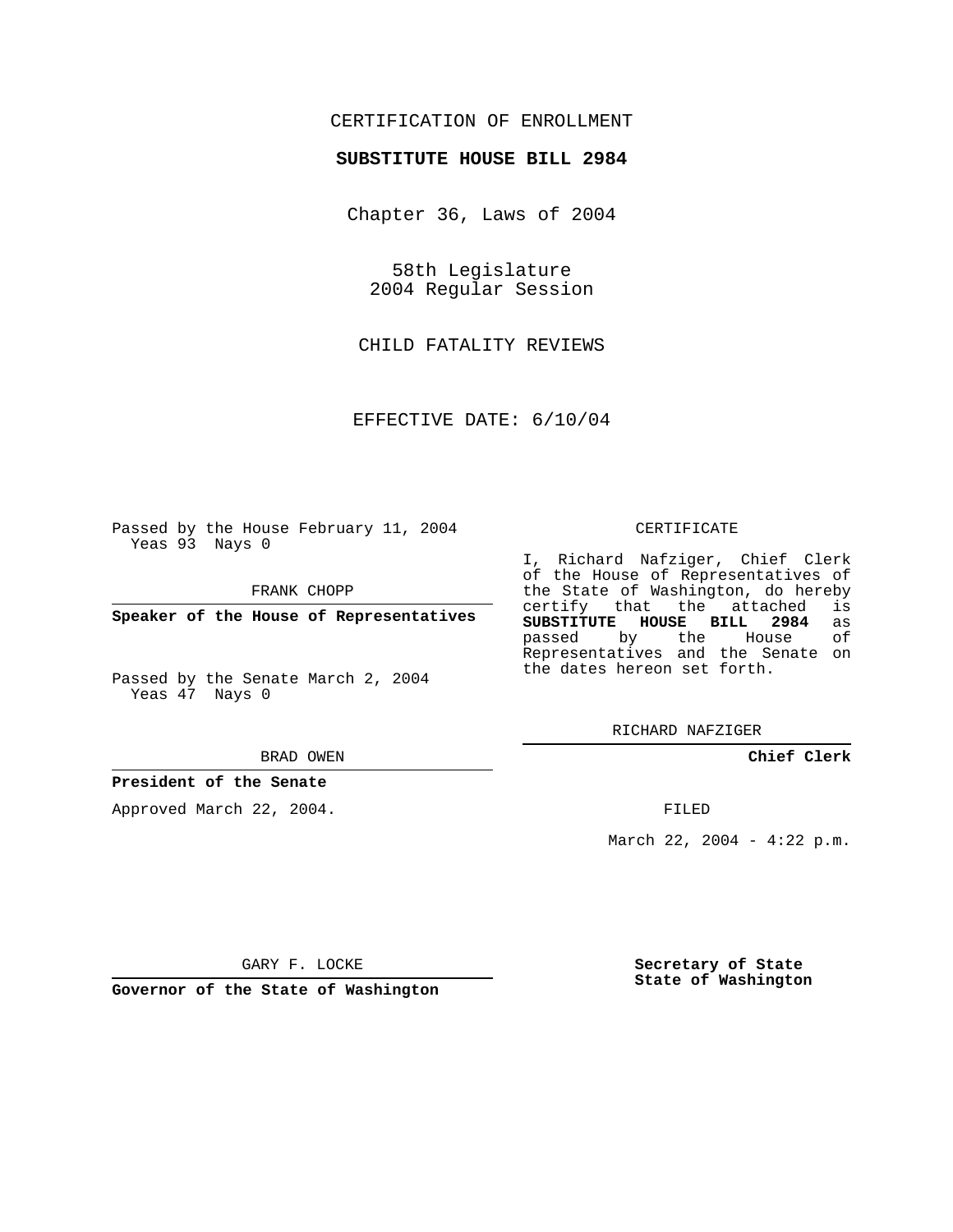# **SUBSTITUTE HOUSE BILL 2984** \_\_\_\_\_\_\_\_\_\_\_\_\_\_\_\_\_\_\_\_\_\_\_\_\_\_\_\_\_\_\_\_\_\_\_\_\_\_\_\_\_\_\_\_\_

\_\_\_\_\_\_\_\_\_\_\_\_\_\_\_\_\_\_\_\_\_\_\_\_\_\_\_\_\_\_\_\_\_\_\_\_\_\_\_\_\_\_\_\_\_

Passed Legislature - 2004 Regular Session

## **State of Washington 58th Legislature 2004 Regular Session**

**By** House Committee on Children & Family Services (originally sponsored by Representatives Shabro, Kagi, Bush, Darneille, Dickerson, Roach, Rodne, Bailey, Boldt, Campbell, Nixon, McDonald, Kenney, Armstrong, Woods, Chase and Hunter)

READ FIRST TIME 02/06/04.

 AN ACT Relating to child fatality reviews for children involved in the child welfare system; and adding a new section to chapter 74.13 RCW.

BE IT ENACTED BY THE LEGISLATURE OF THE STATE OF WASHINGTON:

 NEW SECTION. **Sec. 1.** A new section is added to chapter 74.13 RCW to read as follows:

 (1) The department of social and health services shall conduct a child fatality review in the event of an unexpected death of a minor in the state who is in the care of or receiving services described in chapter 74.13 RCW from the department or who has been in the care of or received services described in chapter 74.13 RCW from the department within one year preceding the minor's death.

 (2) Upon conclusion of a child fatality review required pursuant to subsection (1) of this section, the department shall issue a report on the results of the review to the appropriate committees of the legislature and shall make copies of the report available to the public upon request.